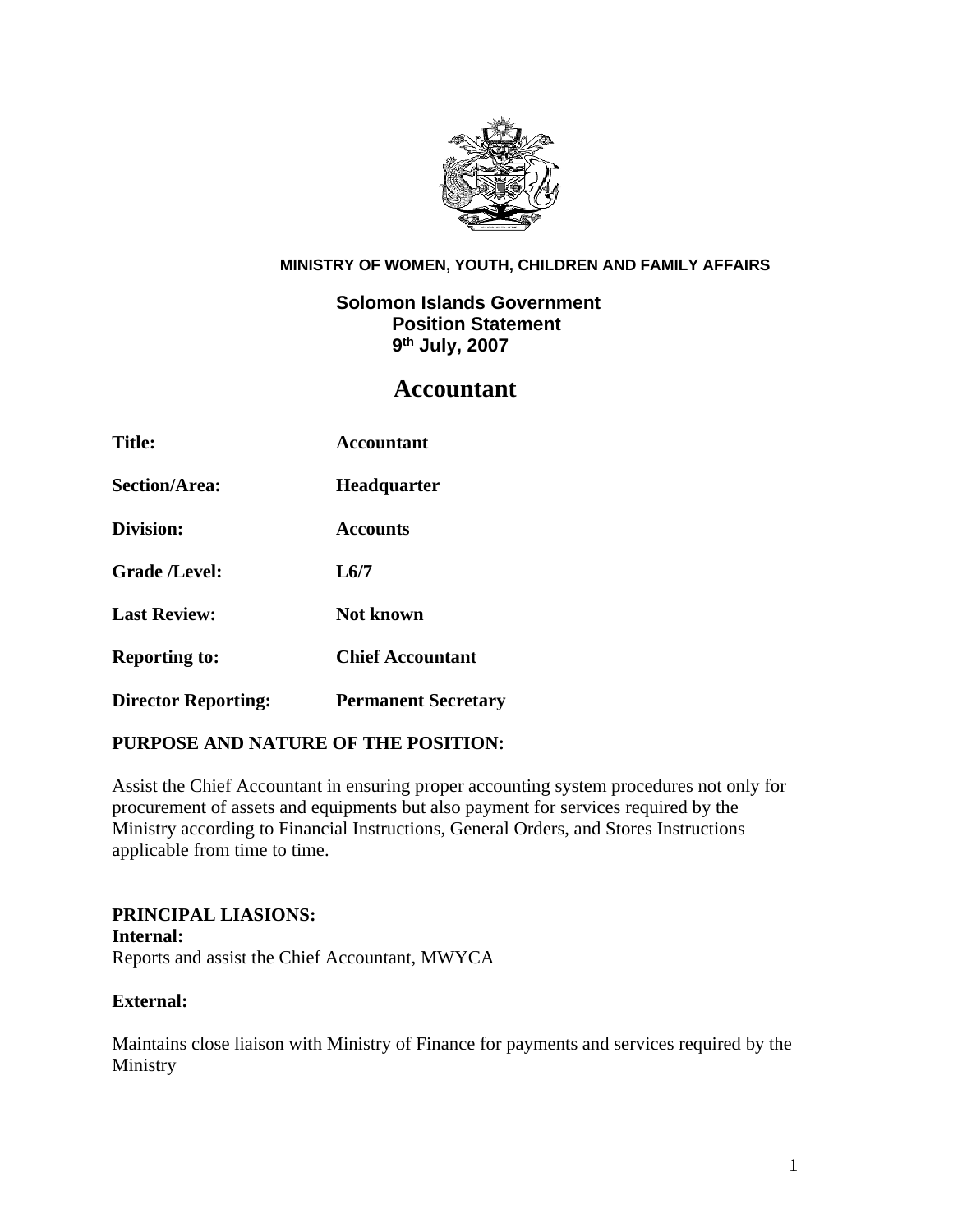# **KEY SELECTION CRITERIA**

## **1. Qualifications**

#### **Essential:**

- Certificate or Diploma in Finance and Administration , Business or Accounting
- At least 2 years experience in SIG accounting systems or similar field
- Posses Excel / spreadsheet skills
- Must produce police and medical fitness and clearance certificates

## **Desirable:**

- A year or two years experience in accounting especially in stores procurement and inventory would be an advantage
- Form 6 or Form 7 certificate grandaunts

## **2. Knowledge and or experience**

- Must posses some accounting knowledge and skills
- Must posses' simple logic reasoning and common sense application skills especially in a less supervised accounting environment.
- Must have had 2 years experience in accounting environment

## **3. Personal Competencies**

- **Written communication** Have a good command of English grammar and spelling.
- **Oral communication** Is able to communicate information in a clear, concise, logical and confident manner.
- **Interpersonal communication** Had an ability to establish good relationships with divisional heads / supervisors, staff, subordinates and management by correctly interpreting both verbal and non-verbal cues. Understands cultural diversity and exhibits tolerance for personal differences.
- **Motivation**  is motivated to perform work and complete assigned tasks to meet performance expectations with less supervision whilst maintaining high level of accuracy.
- **Teamwork** Actively participate in team work processes; give input to the team's work. Adapt to new team situations, especially with New Government policies of the ruling Government. Deal with requests/ demands from other departments and functions in an ethical manner.
- **Ethical behavior** Understands the ethical, private and confidential nature of personal information and acts in an ethical manner.